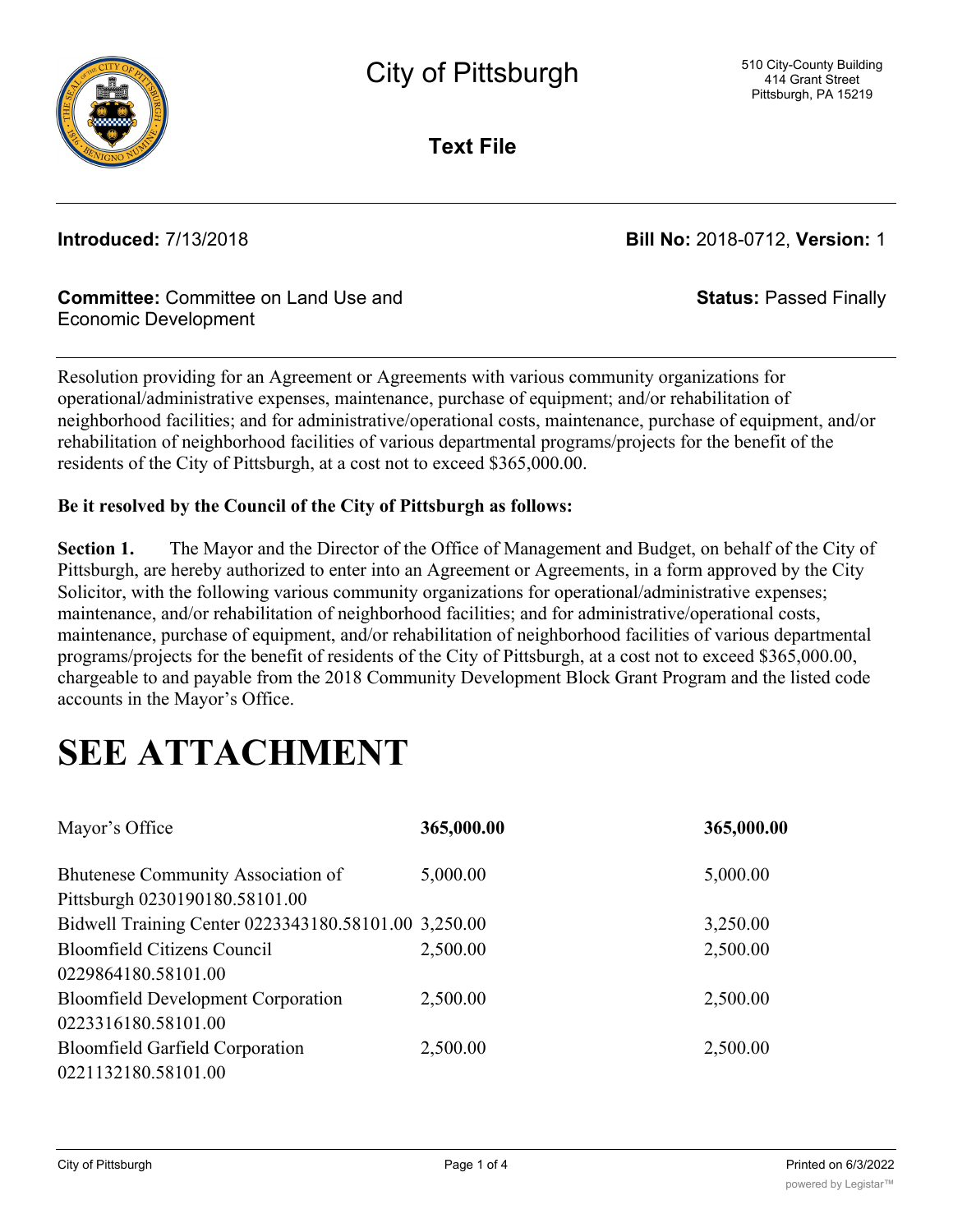#### $B = 2(12)(2010)$  $\frac{1}{2}$

# **Introduced:** 7/13/2018 **Bill No:** 2018-0712, **Version:** 1 2,500.00 2,500.00

| <b>Committee: Committee on Land Use and</b><br><b>Economic Development</b>                        |           | <b>Status: Passed Finally</b> |
|---------------------------------------------------------------------------------------------------|-----------|-------------------------------|
| Brashear Association / Henry Kaufman Food<br>Pantry/ Arlington Food Bank<br>0230099180.58101.00   | 7,500.00  | 7,500.00                      |
| Breaking the Chains of Poverty (A. Philip<br>Randolph Institute) 0230196180.58101.00              | 10,000.00 | 10,000.00                     |
| <b>Brookline Christian Food Pantry</b><br>0223130180.58101.00                                     | 2,500.00  | 2,500.00                      |
| Catholic Charities - Rosalia Center<br>0223092180.58101.00                                        | 2,500.00  | 2,500.00                      |
| Center for Victims - Crisis Intervention<br>0228990180.58101.00                                   | 37,500.00 | 37,500.00                     |
| Community Alliance of Spring Garden/East<br>Deutschtown 0223359180.58101.00                       | 2,500.00  | 2,500.00                      |
| <b>Community Empowerment Association</b><br>0229838180.58101.00                                   | 3,750.00  | 3,750.00                      |
| <b>Community Human Services</b><br>0223179180.58101.00                                            | 3,750.00  | 3,750.00                      |
| Community Human Services / Oakland<br><b>Business Improvement District</b><br>0223124180.58101.00 | 2,500.00  | 2,500.00                      |
| East Allegheny Community Council<br>0221330180.58101.00                                           | 2,500.00  | 2,500.00                      |
| East End Cooperative Ministries<br>0229761180.58101.00                                            | 3,250.00  | 3,250.00                      |
| <b>Emmaus Community of Pittsburgh</b><br>0223304180.58101.00                                      | 3,500.00  | 3,500.00                      |
| Garfield Jubilee Association<br>0221342180.58101.00                                               | 2,500.00  | 2,500.00                      |
| Greater Pittsburgh Community Food Bank<br>0267146180.58101.00                                     | 13,000.00 | 13,000.00                     |
| Greater Pittsburgh Literacy Council<br>0230064180.58101.00                                        | 2,500.00  | 2,500.00                      |
| Hazelwood Initiative 0229131180.58101.00                                                          | 2,500.00  | 2,500.00                      |
| Trinity Temple Church/Homewood Concerned<br>Citizens Council 0230138180.58101.00                  | 2,500.00  | 2,500.00                      |
| Intro to the Trades 0230197180.58101.00                                                           | 10,000.00 | 10,000.00                     |

 $\mathcal{L}(\mathcal{L}(\mathcal{L}(\mathcal{L}(\mathcal{L}(\mathcal{L}(\mathcal{L}(\mathcal{L}(\mathcal{L}(\mathcal{L}(\mathcal{L}(\mathcal{L}(\mathcal{L}(\mathcal{L}(\mathcal{L}(\mathcal{L}(\mathcal{L}(\mathcal{L}(\mathcal{L}(\mathcal{L}(\mathcal{L}(\mathcal{L}(\mathcal{L}(\mathcal{L}(\mathcal{L}(\mathcal{L}(\mathcal{L}(\mathcal{L}(\mathcal{L}(\mathcal{L}(\mathcal{L}(\mathcal{L}(\mathcal{L}(\mathcal{L}(\mathcal{L}(\mathcal{L}(\mathcal{$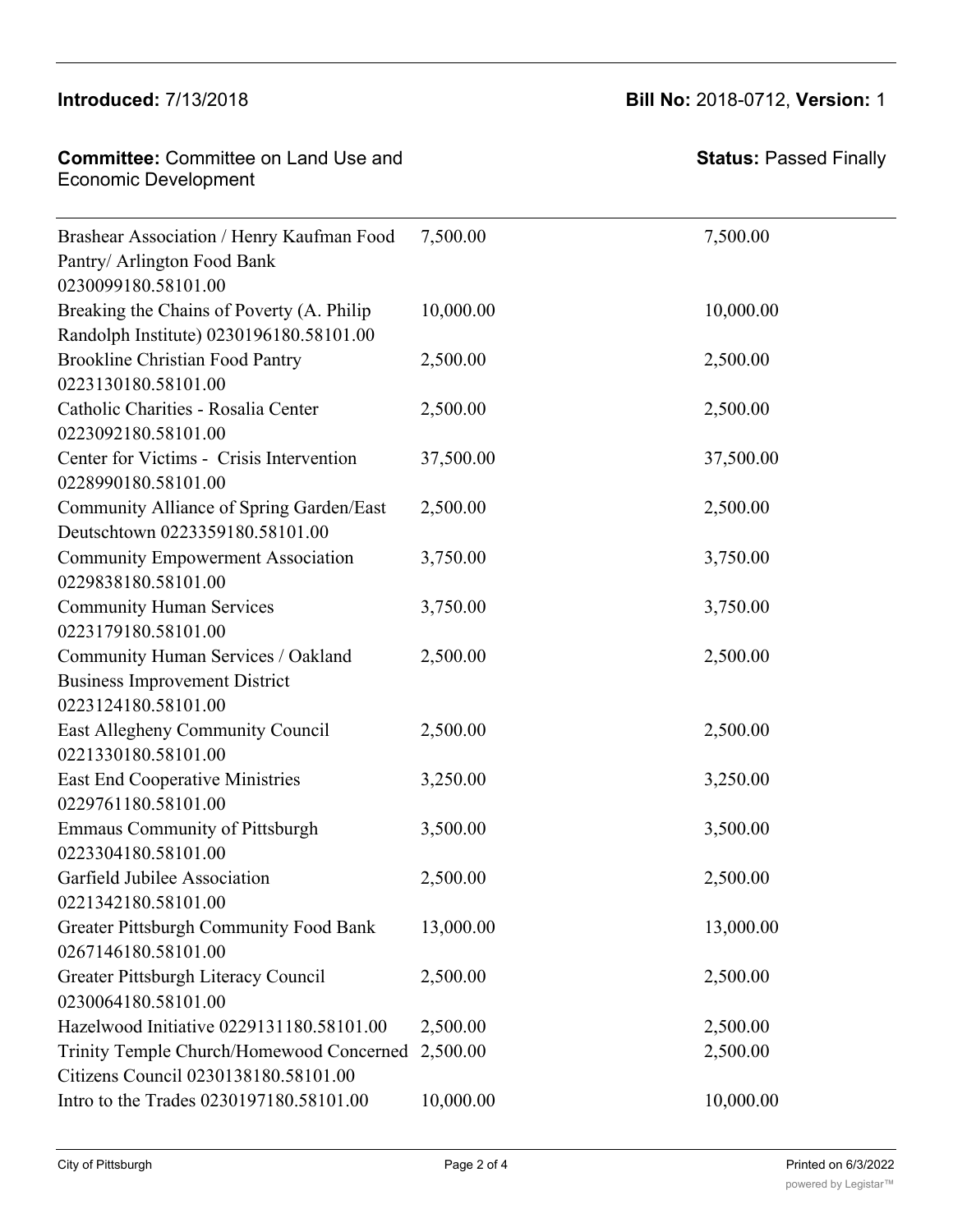#### $Introducing  $q_1, q_2, q_3, q_4, q_5, q_6, q_7, q_8, q_9, q_1, q_2, q_3, q_4, q_7, q_8, q_9, q_1, q_2, q_3, q_4, q_7, q_8, q_9, q_1, q_2, q_3, q_4, q_7, q_8, q_9, q_1, q_2, q_3, q_4, q_7, q_8, q_9, q_1, q_2, q_3, q_4, q_7, q_8, q_9, q_1, q_2, q_3, q_4, q_6, q_7, q_8, q_9, q_1, q_2$$ 0230064180.58101.00

0267146180.58101.00

## **Introduced:** 7/13/2018 **Bill No:** 2018-0712, **Version:** 1 2,500.00 2,500.00

| <b>Committee:</b> Committee on Land Use and |  |
|---------------------------------------------|--|
| <b>Economic Development</b>                 |  |

| Jewish Community Center - Young Men and                 | 2,500.00  | 2,500.00          |
|---------------------------------------------------------|-----------|-------------------|
| Women's Hebrew Association                              |           |                   |
| 0223128180.58101.00                                     |           |                   |
| Jewish Family and Children's Services - Food 3,500.00   |           | 3,500.00          |
| Pantry 0230109180.58101.00                              |           |                   |
| Jewish Family and Children's Services - Career 3,000.00 |           | 3,000.00          |
| Development 0229757180.58101.00                         |           |                   |
| Jewish Family and Children's Services -                 | 3,500.00  | 3,500.00          |
| Refugee Services 0230025180.58101.00                    |           |                   |
| Just Harvest 0229958180.58101.00                        | 2,500.00  | 2,500.00          |
| Kingsley Association 0221197180.58101.00                | 2,500.00  | 2,500.00          |
| Landforce 0230198180.58101.00                           | 10,000.00 | 10,000.00         |
| LifeSpan, Inc. 0230080180.58101.00                      | 5,000.00  | 5,000.00          |
| Lincoln Place Presbyterian Church                       | 2,500.00  | 2,500.00          |
| 0223377180.58101.00                                     |           |                   |
| Little Sisters of the Poor 0230005180.58101.00 3,750.00 |           | 3,750.00          |
| Macedonia Family & Community Enrichment                 | 3,500.00  | 3,500.00          |
| Center (FACE) 0229118180.58101.00                       |           |                   |
| National Council of Jewish Women                        | 2,500.00  | 2,500.00          |
| 0221377180.58101.00                                     |           |                   |
| Neighborhood Academy 0230110180.58101.00 2,500.00       |           | 2,500.00          |
| Northside Community Development Fund                    | 2,500.00  | 2,500.00          |
| 0223270180.58101.00                                     |           |                   |
| Oakland Planning & Development Corp                     | 2,500.00  | 2,500.00          |
| 0221379180.58101.00                                     |           |                   |
| Persad Center 0221384180.58101.00                       | 2,500.00  | 2,500.00          |
| Pittsburgh Action Against Rape                          | 37,500.00 | 37,500.00         |
| 0229655180.58101.00                                     |           |                   |
| Pittsburgh Community Reinvestment Group                 | 2,500.00  | 2,500.00          |
| 0225677180.58101.00                                     |           |                   |
| Pittsburgh Project 0223198180.58101.00                  | 3,750.00  | 3,750.00          |
| Pittsburgh Trade Institute 0230199180.58101.0010,000.00 |           | 10,000.00         |
| Prevent Another Crime Today                             | 2,500.00  | 2,500.00 2,500.00 |
| 0230156180.58101.00 Prevention Point                    | 2,500.00  |                   |
| Pittsburgh 0223289180.58101.00                          |           |                   |